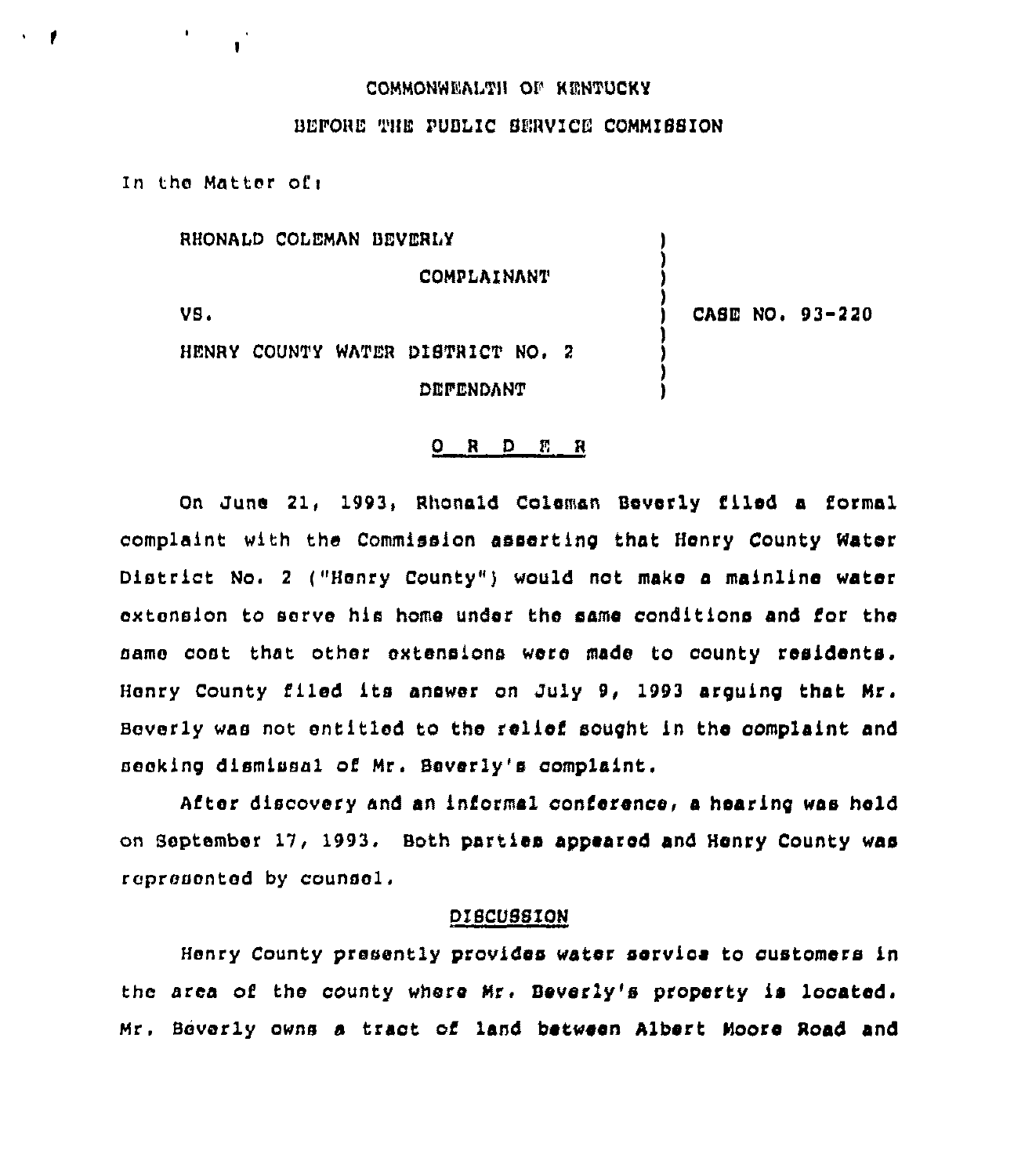Carter Road. Mr. Beverly's residence is adjacent to the Albert Moore Road.

 $\Delta\phi$  and  $\phi$  and  $\phi$ 

Henry County has a water line from Ky, 561 north on Harpers F»rry-Lcckpcrt Road and oxtonding west on Carter Road ("Harpors Forry extension"). A two-tenths mile extension exists from Carter Road down the Kings Palace Road. The Kings Palace Road extension appnaru tc be closer to Mr. Bovorly's property line than any of Henry County's other distribution facilities.

Mr. Bovorly has requested that Honry County construct an extension to serve his property from the existing Harpers Perry oxtonsion to his property line on Albert Moore Road. Mr. Beverly outimates the distance from Albert Moore Road to his property line to be 1.6 miles, or 8,448 feet. (Henry County based its cost outimate on 10,500 feet; for illustration, the shorter distance is uped.) Mr. Beverly asserts that the 1.6 mile extension to serve his property should be made for the same customer contribution as the Harpers Ferry extension.

According to Henry County, the Harpers Perry extension is 5 miles long and serves 27 customers. Henry County's practice has been to offer mainline extensions and share equally in the cost on any extension where there is a density of at least five customers per mile. The Harpers Porry extension cost 858,080. The five customer per mile requirement having been met, Henry County contributed 829,040 and the customers each contributed 81,075.56 plus Henry County's tariffed tap-on fee of 6350.

 $-2-$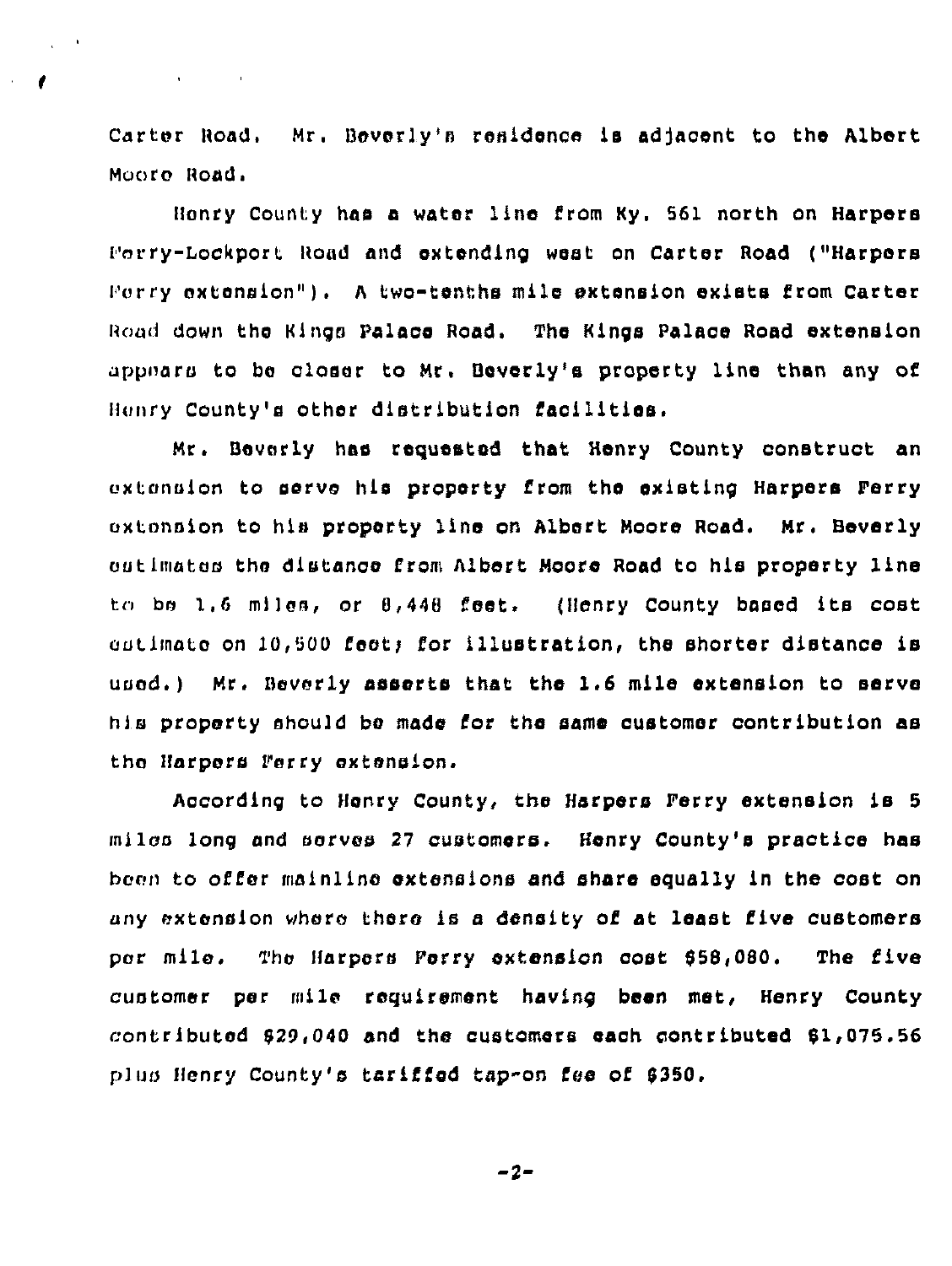Mr, Beverly asks the Commission to direct Henry County to make his extension of 1.6 miles for \$1075.56. Henry County has calculated the construction cost for Mr. Beverly's extension at \$3.00 per foot, making the total cost of an 8,448 foot extension \$25,344. If there were a minimum of five customers per mile, Henry County would pay half and the customers would share the remainder of the cost (less  $$3.00 \times 50$  feet per customer as required by 807 KAR 5i006, Section 12). The record reflects that only five potential customers own property on Albert Moore Road. To qualify for the 50 percent contribution, a minimum of <sup>8</sup> customers must agree to take water service.

**Contractor** 

 $\ddot{\phantom{0}}$ 

Notwithstanding Henry County's five customer per mile requirement, Commission Regulation 807 KAR 5:006, Section 12, requires that each extension "stand alone," Under existing regulations, Mr. Beverly's extension costs must be calculated separately from the costs associated with the Harpers Ferry extension. Under either Commission regulations or Henry County's extension tariff, Mr. Beverly is required to pay no more than any other customer on the Albert Moore Road, but he is not entitled to an extension for the same price paid by customers on the Harpers Ferry extension.

After consideration of the record and being otherwise sufficiently advised, the Commission finds that Mr. Beverly is not entitled to the relief requested in his complaint. Mr. Beverly is entitled to obtain water service at <sup>a</sup> cost calculated under 807 KAR 5:006, Section 12, provided he (and any other applicant on Albert

 $-3-$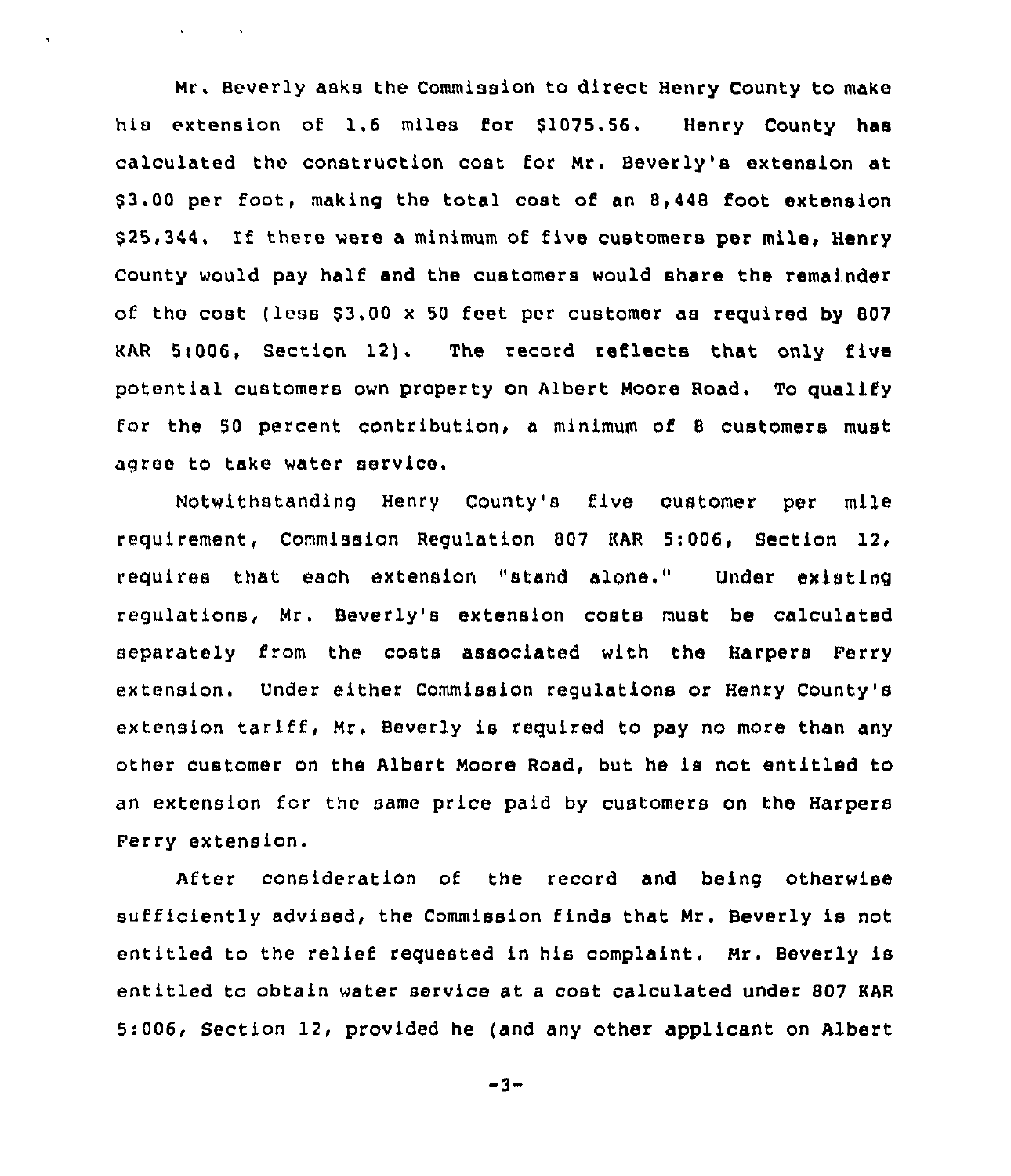Moore Road) pays the entire cost of the extension less the cost of 50 feet per applicant.

An alternate method exists for Mr. Beverly to obtain water from Henry County. As part of the Harpers Ferry extension, a small extension of two-tenths mile was made on what is currently known as the Kings Palace Road. Mr. Beverly could obtain water service from Kings Palace Road on the "back" side of his property. The only charge would be the tap-on fee of 9350.00 or the cost of setting the meter. This alternative may not be as convenient to Nr. Beverly as the meter would be at the opposite end of his property from his residence. However, Nr. Beverly could have an appropriately sized service line extended from the meter to his residence. While this method of service may not be as convenient as water service from the Albert Moore Road, it would be considerably cheaper.

The cost of either extension described above should stand on its own and should not be affected by the cost of any prior or future extension. We find no evidence of discrimination by Henry County in making its water line extensions.

IT IS THEREFORE ORDERED that Mr. Beverly's complaint is dismissed.

 $-4-$